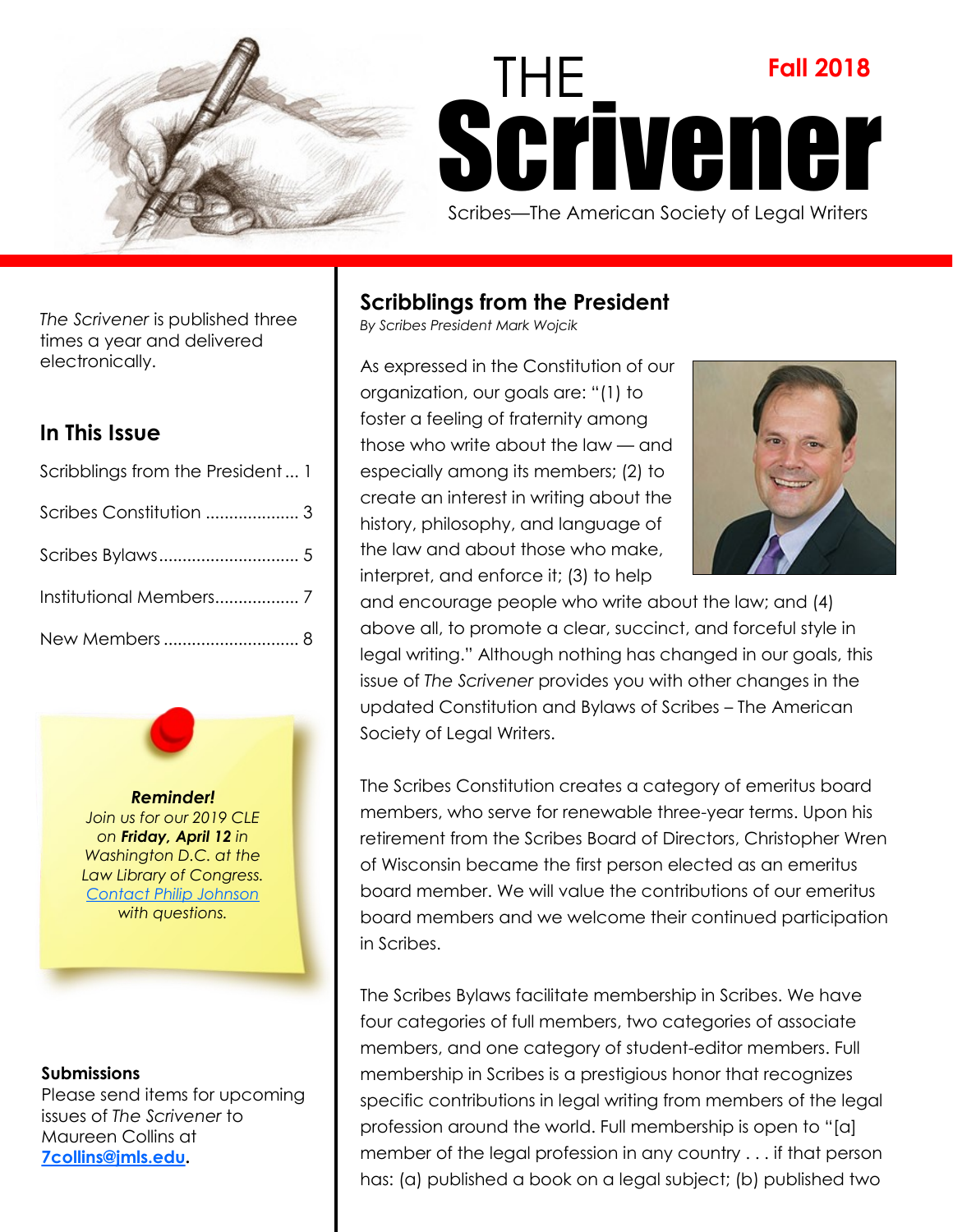or more articles on legal subjects in a journal, magazine, or newsletter; (c) published two or more opinions as a judge; (d) served as an editor of a legal publication; or (e) received an award or recognition from Scribes." The last category would include all those individuals who have won bestbrief awards or best law-review article awards from Scribes, as well as our book awards and lifetimeachievement awards. Members of the legal profession who do not satisfy one of these five categories are welcome to join Scribes as Associate Members, as are other individuals who are not members of the legal profession but who otherwise qualify for membership.

Institutional membership is open to any ABA-approved law school and to any federal or state appellate court. When a law school or court becomes an institutional member, each faculty member or judge who satisfies the membership requirements becomes a full member of Scribes. The revised bylaws also extend institutional membership (upon approval by the Scribes Board) to law firms and other legal organizations. We hope that law firms and legal organizations take advantage of this opportunity.

And in addition to the membership category of student-editors, we are encouraging law schools to start Student Chapters of Scribes. Texas Tech University and The John Marshall Law School in Chicago were the first two law schools to start such chapters, and the student organizers stand ready to help other law schools likewise launch additional student chapters. We hope that the officers and members of student chapters will later join Scribes as a full or associate member. We see these student chapters as both a long-term tool for ensuring the continued membership base of the parent organization and as a way of further promoting our organization's goals of fostering fraternity among legal writers, creating an interest in writing about the history, philosophy, and language of the law, helping and encouraging people who write about the law, and promoting a clear, succinct, and forceful style in legal writing.

Thank you for your continued support of Scribes – The American Society of Legal Writers.

*Don't interfere with anything in the Constitution. That must be maintained, for it is the only safeguard of our liberties. ~ Abraham Lincoln*

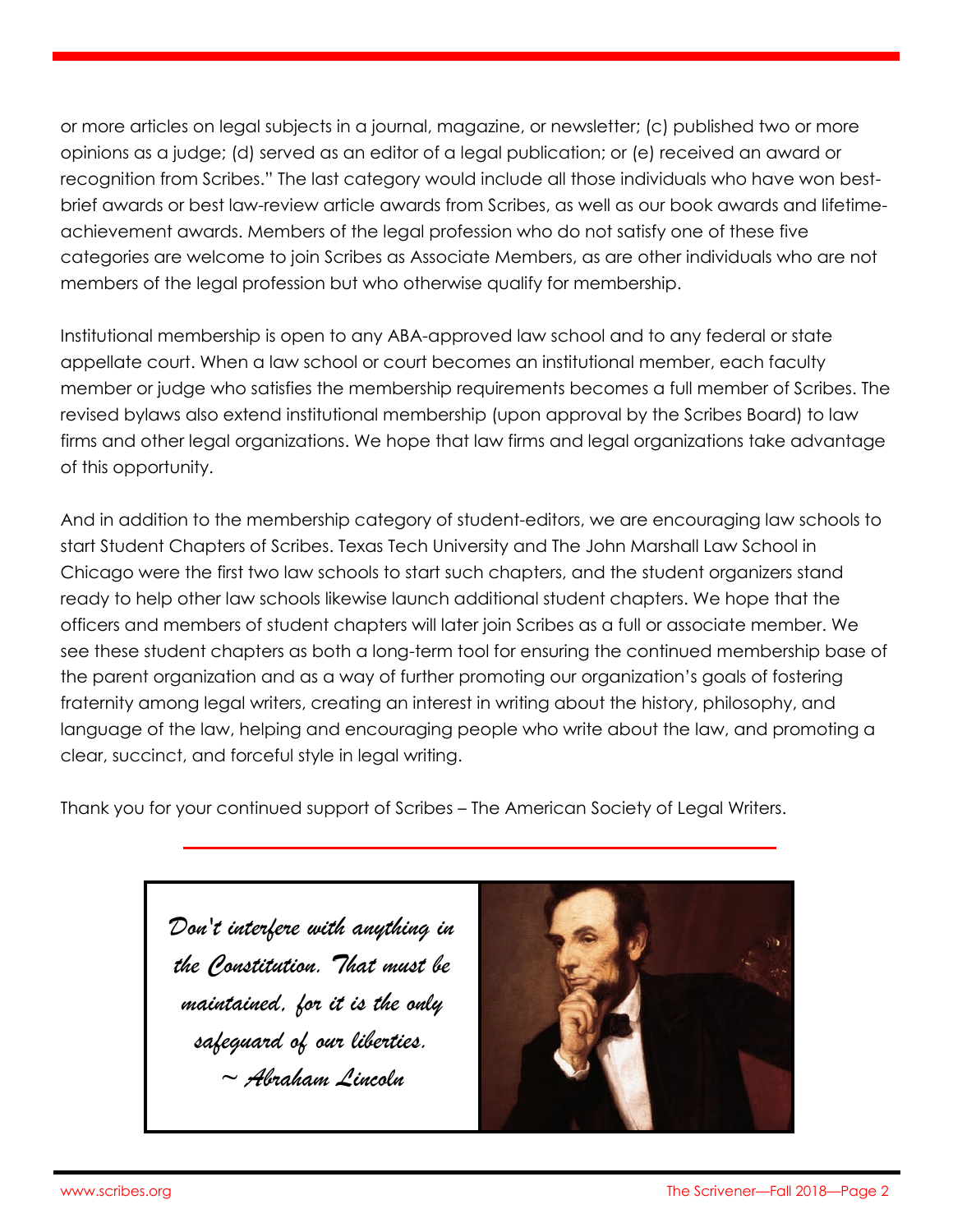# **Scribes Constitution**

#### **Article 1 — Name and Goals**

The name of this organization is Scribes — The American Society of Legal Writers. Its goals are:

- 1) to foster a feeling of fraternity among those who write about the law and especially among its members;
- 2) to create an interest in writing about the history, philosophy, and language of the law and about those who make, interpret, and enforce it;
- 3) to help and encourage people who write about the law; and
- 4) above all, to promote a clear, succinct, and forceful style in legal writing.

# **Article 2 — Membership**

**1. Qualifications.** A member of the legal profession in any country is eligible for Scribes membership if that person has:

- (a) published a book on a legal subject;
- (b) published two or more articles on legal subjects in a journal, magazine, or newsletter;
- (c) published two or more opinions as a judge;
- (d) served as an editor of a legal publication; or
- (e) received an award or recognition from Scribes.

**2. Categories.** The Board of Directors may create categories of membership, including special categories for those who would not otherwise qualify for membership.

**3. Resignation or Expulsion.** A member may resign at any time by filing a written resignation with the Executive Director. A member may be expelled for good reason by a four-fifths vote of the Board.

# **Article 3 — Board of Directors**

**1. Function.** The governing and administrative body of Scribes is its Board of Directors.

**2. How Constituted.** The Board consists of the following members: the President, Past President, Vice President (President-Elect), Secretary, Treasurer, and Editor in Chief of *The Scribes Journal of Legal Writing*, a representative of Scribes' host school, and any emeritus members chosen by the Board, together with nine elected members. The Executive Director serves as a nonvoting member unless he or she is the host school's representative.

**3. Terms of Office; Vacancy.** The officers serve a two-year term, as stated in Article 4. The Past President serves a two-year term. Each of the nine elected members serves a three-year term. An emeritus board member serves a three-year term, which is renewable. The Editor in Chief of the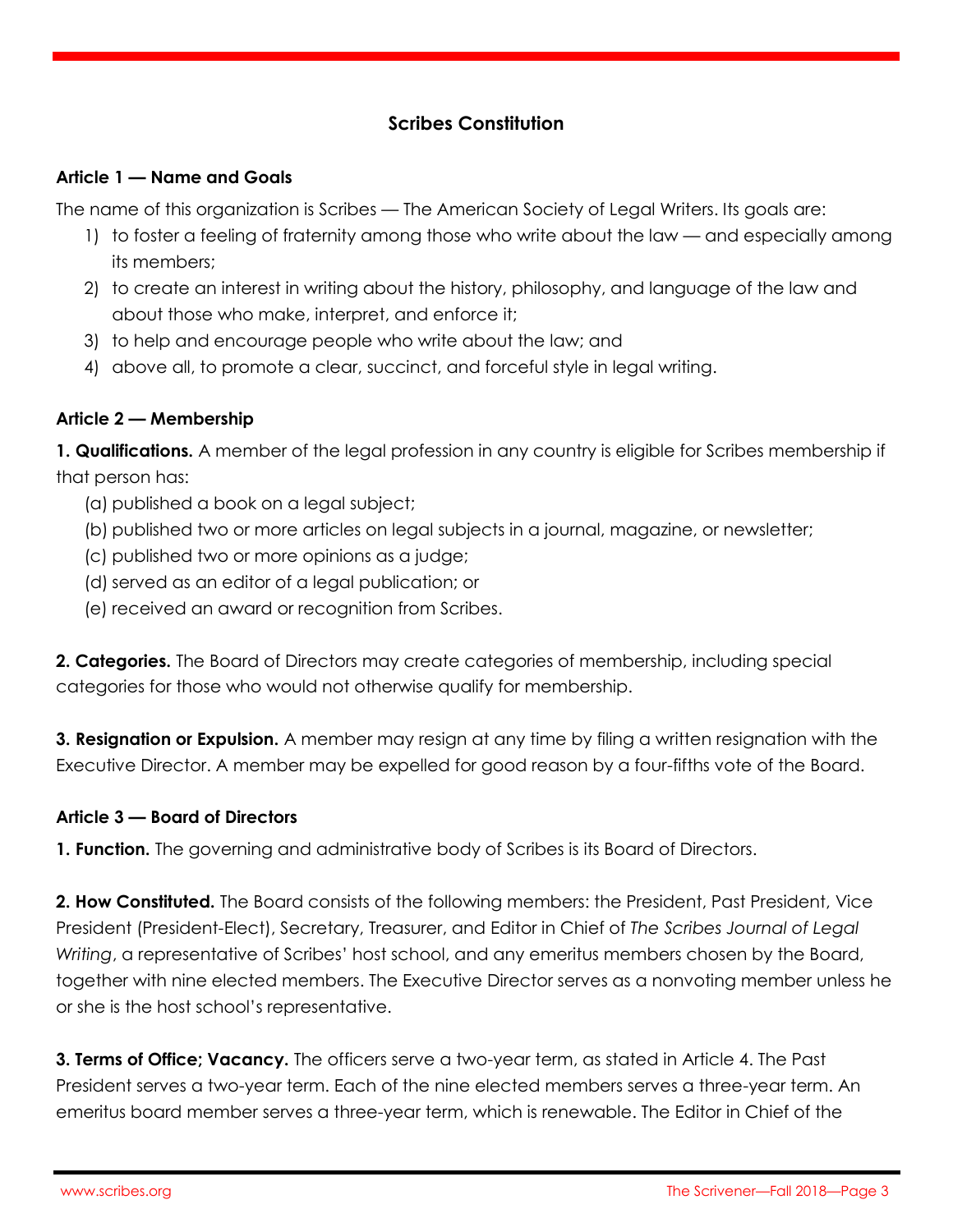*Journal* serves at the Board's pleasure, as does the Executive Director unless he or she is the host school's representative. A vacancy in an elected member's position may be filled by the Board for the rest of that member's term.

**4. Board Meetings.** The Board meets at an annual Board meeting called by the President with 30 days' notice to the Board, and at any other time agreed to by a majority of the Board. The President may also call an electronic meeting by asking Board members to vote electronically on a matter. For electronic meetings, the President must give the Board at least 5 days to vote, and the meeting must conform to the law of the state where Scribes is incorporated.

**5. Quorum and Voting.** At any Board meeting, a majority of the Board constitutes a quorum. Decisions are by a majority of the Board members present, unless the meeting is an electronic meeting. At electronic meetings, decisions are by a majority of Board members who vote.

**6. Records.** The Secretary, the Executive Director, or a designate must prepare the minutes of a Board meeting and file them with the Executive Director.

# **Article 4 — Officers**

**1. How Constituted.** The officers consist of a President, a Vice President (President-Elect), a Secretary, and a Treasurer.

**2. Term of Office; Vacancy.** Each officer serves a two-year term. On extraordinary occasions, the Board may recommend to the Nominating Committee that an officer's term be extended. If a vacancy occurs in the office of President, the Vice President succeeds to that office for the rest of the President's term. A vacancy in any other office must be filled by the Board for the rest of that person's term.

# **Article 5 — Nomination and Election of Officers and Directors**

**1. Nominating Committee.** The President must appoint a Nominating Committee of at least five members. Every other year, the Nominating Committee must nominate the four officers. Each year, the Nominating Committee must nominate Board members to fill expiring terms. It may also from time to time nominate emeritus members. The President may treat the Nominating Committee as a standing committee or may name a new committee each year.

**2. Report of the Committee.** The Nominating Committee's report must be filed with the Executive Director and provided to the Board at its annual meeting.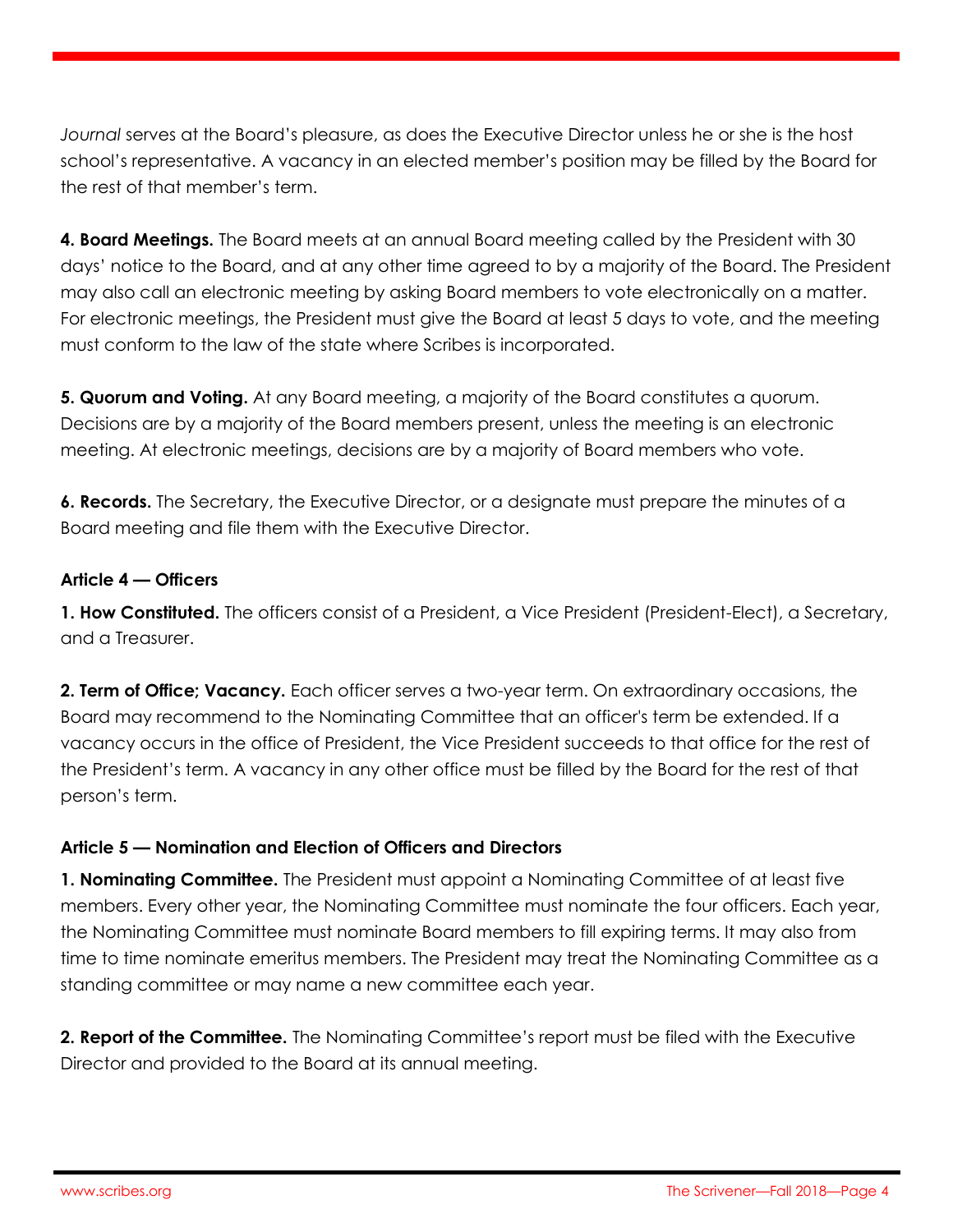#### **Article 6 — Committees**

With the Board's advice, the President may appoint the committees that seem necessary to carry out the goals of Scribes. The life of each committee ends at the annual membership meeting, after which the President may appoint the same or reconstituted committees.

#### **Article 7 — Adopting and Amending Bylaws**

Bylaws may be adopted, amended, or rescinded at any annual Board meeting by a majority of Board members present. The proposed change may be submitted to the Executive Director before the meeting or raised during the meeting.

#### **Article 8 — Amending This Constitution**

This Constitution may be amended in the same manner as the bylaws, except that a two-thirds vote of Board members present is required.

*Revised 13 April 2018* 

# **Scribes Bylaws**

#### **Article 1 — Membership**

#### **1. Full Members**

*a. Four Categories.* There are four categories of full membership:

- regular member
- sustaining member
- life member
- institutional member

Any ABA-approved law school or any federal or state appellate court may become an institutional member — in which case each faculty member or judge who meets the eligibility requirements of the Constitution, Article 2, section 1, becomes a Scribes member. In appropriate circumstances, any other deserving legal organization or law firm may become an institutional member by a majority vote of the Board — in which case the Executive Director, under guidelines established by the Board, may determine how many of its members qualify as Scribes members.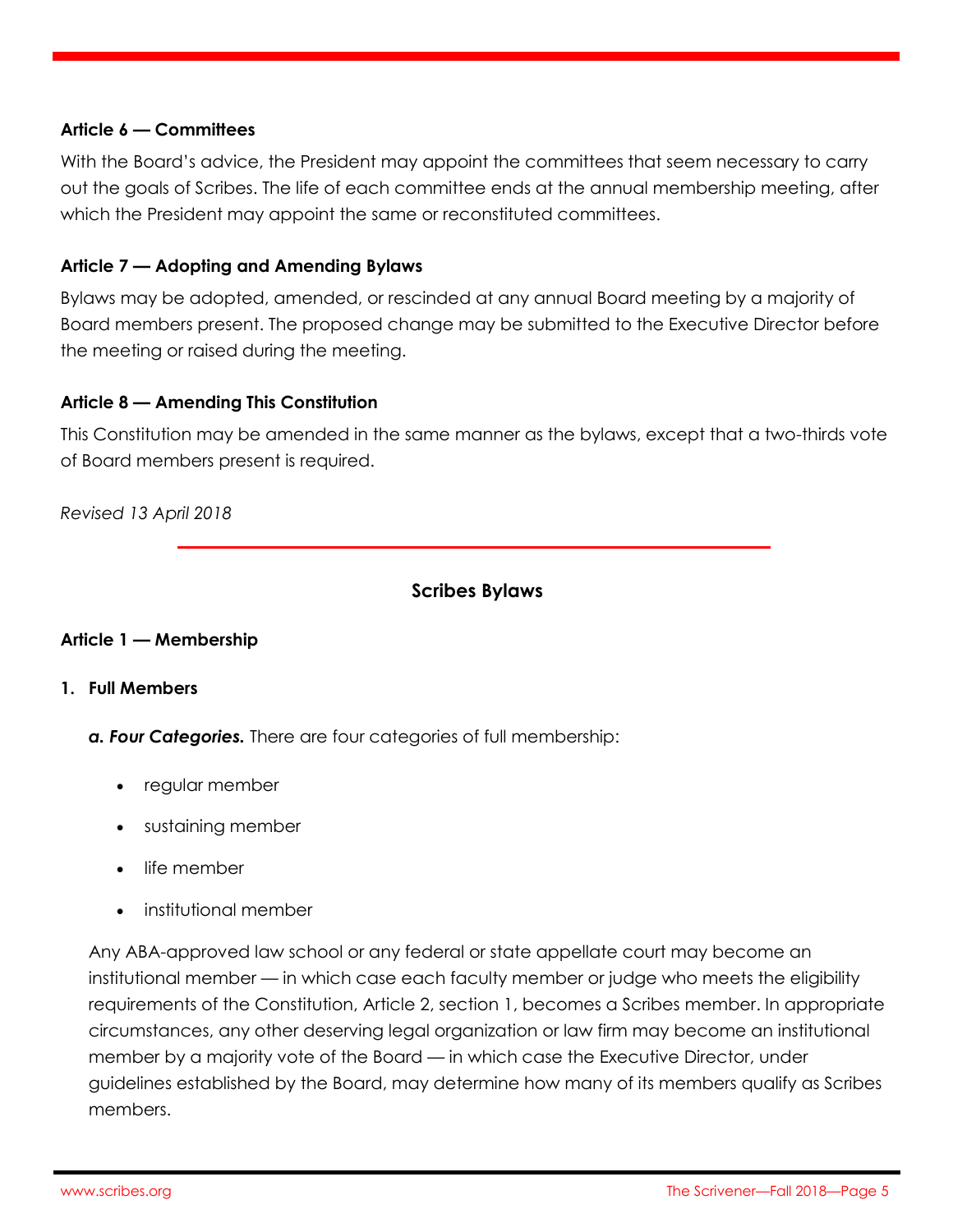**b. Determining Eligibility.** The Executive Director must determine whether a person meets the eligibility requirements for full membership. The requirements should be liberally construed, and the Executive Director may rely on the information provided in the application form.

# **2. Associate Members**

*a. Members of the Legal Profession***.** A member of the legal profession who is not otherwise qualified for membership but shares the goals in the Constitution, Article 1, may be approved for associate membership on the Executive Director's recommendation.

**b. Persons Who Are Not Members of the Legal Profession.** A person who is not a member of the legal profession but is otherwise qualified for membership may be approved for associate membership on the Executive Director's recommendation.

*c. Dues and Rights***.** An associate member must pay the same dues as a regular member. An associate member has no right to vote or to be elected to the Board but has all the other rights of membership.

# **3. Student-Editor Members**

Any student member of a law journal may become a student-editor member for one year by paying \$15. After one year, the membership may be renewed for another year only if the student is still in law school. A student-editor has no right to be elected to the Board but has all the other rights of membership.

# **Article 2 — Dues**

**1. Amount.** Each full member must pay dues as follows:

- regular member \$65 annually
- sustaining member \$100 annually
- $\bullet$  life member  $\sim$  \$1,000 as a one-time contribution
- institutional member  $-$  \$350 annually for an institution with fewer than 10 eligible members of its own; \$650 annually for an institution with 10 to 100 eligible members; and for an organization with more than 100 eligible members, \$650 annually plus \$20 for each additional member over 100
- **2. When Payable.** Dues are payable each year on a date set by the Board. A person or institution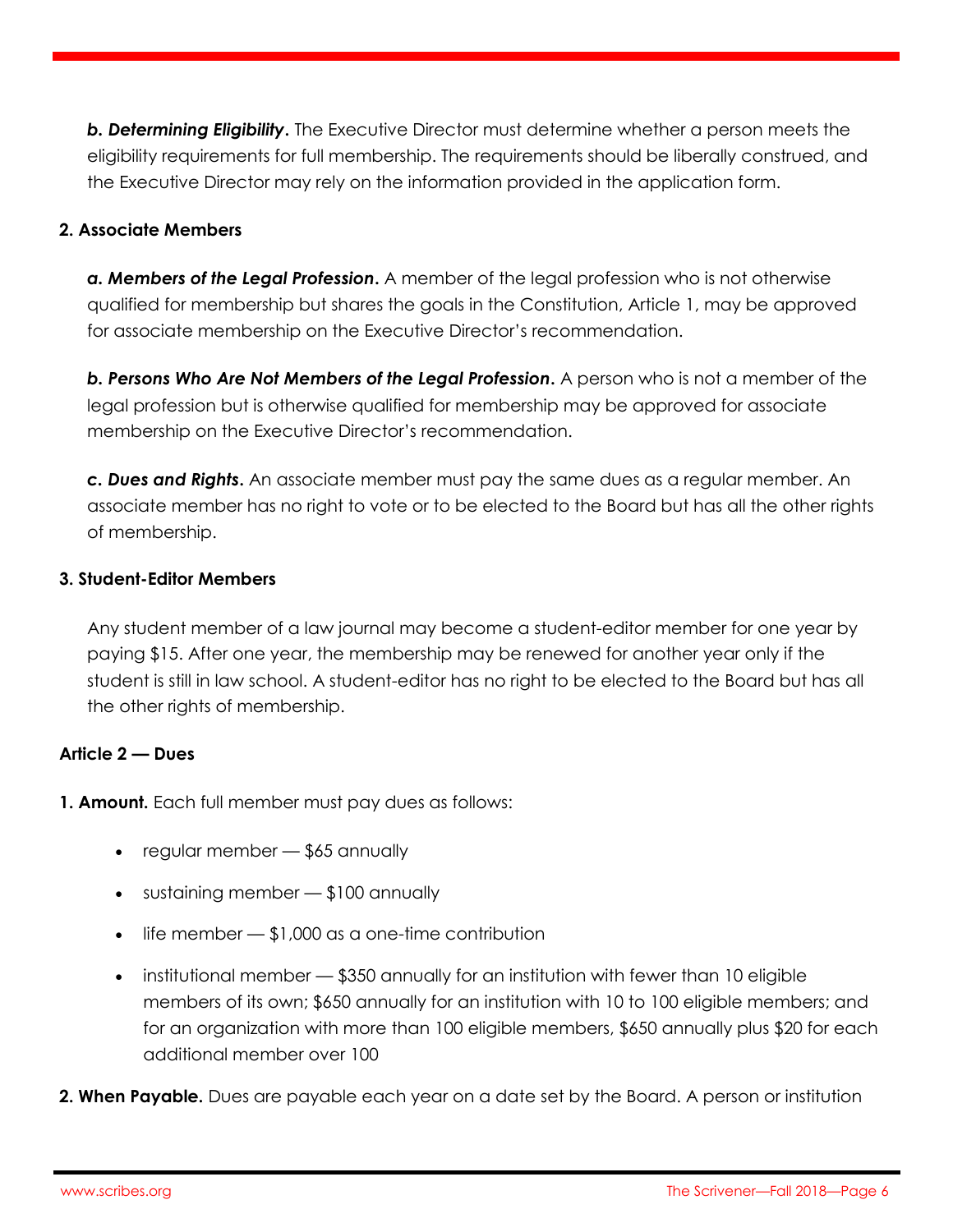who joins less than 6 months before that date is treated as having paid for the year after that date. The Board may remit a member's dues under special circumstances.

**3. Default.** A member in default must be given at least one notice of the default. A member in default for two years ceases to be a member.

### **Article 3 — Officers**

**1. Duties.** The officers must perform the duties ordinarily performed by such officers, together with the duties prescribed by the Constitution and these bylaws, or by a decision of the Board that does not conflict with the Constitution or these bylaws.

**2. Finances.** At each annual Board meeting and at any other time the Board requests, the Treasurer must report on the finances of Scribes and the funds passing through the Treasurer's hands. Throughout the year, the Executive Director must keep accurate records of the income and expenses of Scribes. The President may ask a licensed public accountant to examine and audit any Treasurer's report, along with the records of Scribes.

| Barry University, Dwayne O. Andreas School of Law   | Northwestern School of Law of Lewis & Clark       |
|-----------------------------------------------------|---------------------------------------------------|
| Baylor Law School Legal Writing Center              | College                                           |
| California Western School of Law                    | Oklahoma City University School of Law            |
| Chapman University, Dale E. Fowler School of Law    | Saint Louis University School of Law              |
| Charleston School of Law                            | Seattle University School of Law                  |
| Chicago-Kent College of Law                         | South Texas College of Law                        |
| Duke University School of Law                       | Southwestern Law School                           |
| Florida Coastal School of Law                       | Stetson University College of Law                 |
| Golden Gate University School of Law,               | Suffolk University Law School                     |
| San Francisco                                       | Syracuse University College of Law                |
| Hofstra University, Maurice A. Deane School of Law  | Texas A&M University                              |
| Mercer University School of Law                     | Texas Tech University School of Law               |
| Mississippi College School of Law                   | The John Marshall Law School                      |
| Northern Kentucky University - Chase College of Law | University of Akron, C. Blake McDowell Law Center |

# **Scribes Institutional Members—Law Schools**